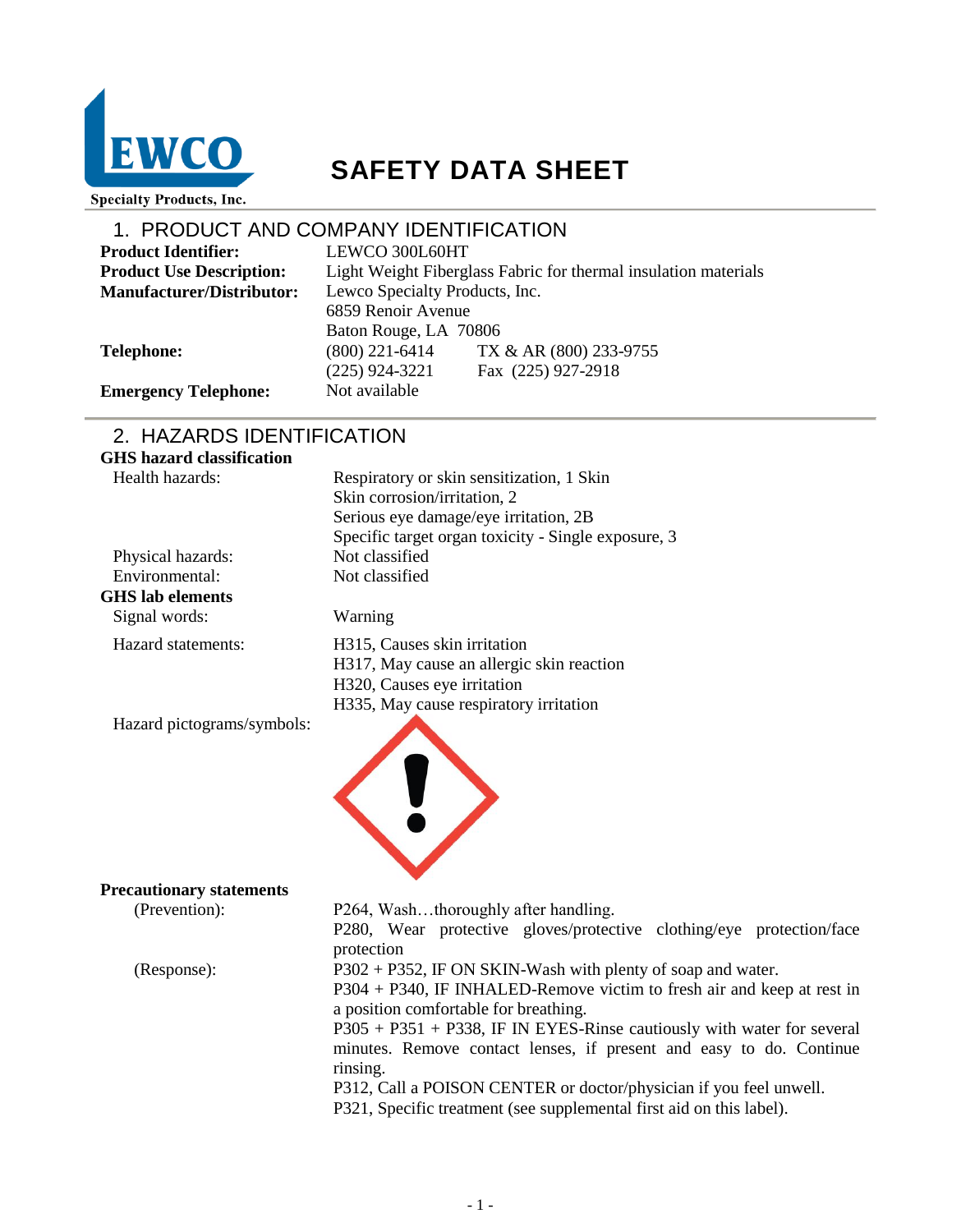|                                   | P332+313, If skin irritation occurs-Get medical advice/attention.        |
|-----------------------------------|--------------------------------------------------------------------------|
|                                   | P337+313: If eye irritation persists-Get medical advice/attention.       |
|                                   | P362, Take off contaminated clothing and wash before reuse.              |
|                                   | P370+378, In case of fire: Use dry chemical, dry sand, carbon dioxide or |
|                                   | alcohol-resistant foam to extinguish.                                    |
| (Storage):                        | Not applicable                                                           |
| (Disposal):                       | P501, Dispose of contents/container in accordance with local regulation. |
| <b>Description of any hazards</b> | Not applicable                                                           |
| not otherwise classified:         |                                                                          |

| 3. COMPOSITION/INFORMATION ON INGREDIENTS |            |             |
|-------------------------------------------|------------|-------------|
| Components                                | CAS number | % by weight |
| Fiberglass Fabric                         | 65997-17-3 | 98-100      |
| <b>Binder</b>                             | N/A        | $\langle$ 2 |
| (See Section 8 for Exposure Limits)       |            |             |

| 4. FIRST AID MEASURES                                                                        |                                                                                                                                                                                                                                                                         |
|----------------------------------------------------------------------------------------------|-------------------------------------------------------------------------------------------------------------------------------------------------------------------------------------------------------------------------------------------------------------------------|
| <b>Inhalation:</b>                                                                           | Move individual to fresh air. Drink water to clear throat and blow nose to<br>remove fibers. Seek medical attention if irritation persists.                                                                                                                             |
| <b>Skin Contact:</b>                                                                         | Wash with mild soap and running water: use a washcloth to help remove<br>dust and fibers. To avoid further irritation do not rub or scratch irritated<br>areas. Rubbing or scratching may force fibers into the skin. Seek medical<br>attention if irritation persists. |
| <b>Eye Contact:</b>                                                                          | Flush eyes with flowing water for at least 15 minutes. Seek medical<br>attention if irritation persists.                                                                                                                                                                |
| <b>Ingestion:</b>                                                                            | Drink extra water to assist natural elimination. Seek medical attention if<br>gastrointestinal irritation persists or other symptoms such as nausea,<br>vomiting, or abdominal pain occur.                                                                              |
| <b>Most important</b><br>symptoms/effects-acute or<br>delayed:<br>Immediate medical care and | Irritation of dusts and fibers may result in inflammation of the upper<br>respiratory tract (mouth, nose and throat), and itch and temporary<br>mechanical irritation on skin.<br>Indication for physician: No specific medical precaution necessary.                   |
| special treatment needed:                                                                    |                                                                                                                                                                                                                                                                         |

### 5. FIRE FIGHTING MEASURES

| Suitable extinguishing<br>equipment:                             | Water, foam, carbon dioxide (CO2), dry chemical                                                                                                                                                                                                                 |
|------------------------------------------------------------------|-----------------------------------------------------------------------------------------------------------------------------------------------------------------------------------------------------------------------------------------------------------------|
| <b>Specific hazards:</b>                                         | Fiberglass are not flammable and incombustible and don't support<br>combustion. Only the packaging (plastic film, paper, cardboard, wood) and<br>the small amounts of organic binders are combustible and could release<br>small quantities of hazardous gases. |
| Special protective equipment<br>or precautions for firefighters: | Use personal protective equipment. Wear self-contained breathing<br>apparatus for firefighting if necessary.                                                                                                                                                    |

## 6. ACCIDENTAL RELEASE MEASURES

**Personal precautions and protective equipment:**

Wear suitable protective clothing, gloves and eye/face protection. Just in case of dusty environment avoid contact with the skin and the eyes.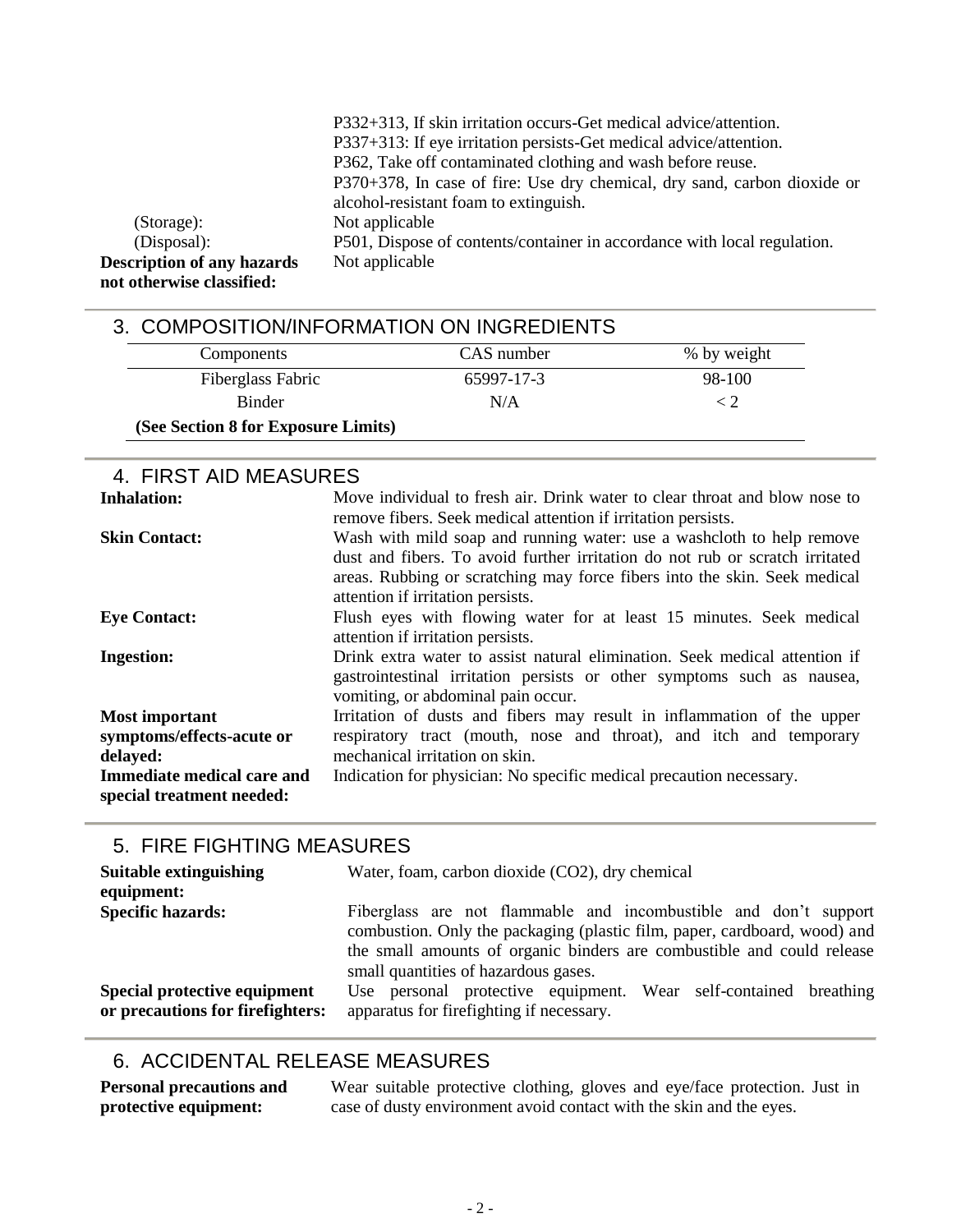| <b>Emergency procedures:</b>      | Evacuate personnel to safe areas. Provide sufficient ventilation.                                                                               |
|-----------------------------------|-------------------------------------------------------------------------------------------------------------------------------------------------|
| <b>Environmental precautions:</b> | Textile glass products are ecologically harmless.                                                                                               |
| <b>Cleanup procedures:</b>        | Vacuum clean, sweep or shovel into containers normally used for glass<br>waste. Dispose of in accordance with appropriate laws and regulations. |
|                                   |                                                                                                                                                 |

| 7. HANDLING AND STORAGE                   |                                                                                                                                                                                                                                                                                                                                       |  |
|-------------------------------------------|---------------------------------------------------------------------------------------------------------------------------------------------------------------------------------------------------------------------------------------------------------------------------------------------------------------------------------------|--|
| <b>Handling:</b>                          | Use adequate safety equipment (gloves, glasses, dust mask) in order to                                                                                                                                                                                                                                                                |  |
|                                           | minimize the possible risk of contact with skin, mucous membrane and eyes<br>and decrease irritations and allergies.                                                                                                                                                                                                                  |  |
| <b>Storage:</b>                           | Keep in manufacturer bag and store in a good ventilated area. Avoid direct<br>sun light.                                                                                                                                                                                                                                              |  |
| 8. EXPOSURE CONTROL / PERSONAL PROTECTION |                                                                                                                                                                                                                                                                                                                                       |  |
| <b>Exposure Limits</b>                    |                                                                                                                                                                                                                                                                                                                                       |  |
| Component:                                | Limit/set by                                                                                                                                                                                                                                                                                                                          |  |
| <b>Fibrous Glass</b>                      | OSHA: TLV-TWA, 15 mg/m3 (total nuisance dust) and 5 mg/m3                                                                                                                                                                                                                                                                             |  |
|                                           | (respirable nuisance dust) NIOSH: REL/TWA-5 mg/m3 (total glass dust),                                                                                                                                                                                                                                                                 |  |
|                                           | and 3f/cc (respirable fibers).                                                                                                                                                                                                                                                                                                        |  |
| <b>Engineering controls</b>               |                                                                                                                                                                                                                                                                                                                                       |  |
| Ventilation:                              | General dilution ventilation and/or local exhaust ventilation should be<br>provided, as necessary to maintain exposures below TWA's limitation                                                                                                                                                                                        |  |
| <b>Personal protective Equipment</b>      |                                                                                                                                                                                                                                                                                                                                       |  |
| <b>Respiratory Protection:</b>            | A properly fitted NIOSH/MHSA approved disposable dust respirator (TC-<br>21C-132) should be used when: the level of dust in the air exceeds<br>permissible exposure limits; or if irritation occurs. Use respiratory<br>protection in accordance with your company's respiratory protection<br>program and OSHA regulations under CFR |  |
| Hand Protection:                          | Wear gloves when handling this product, and wash thoroughly with soap<br>and water after handling materials.                                                                                                                                                                                                                          |  |
| Eye Protection:                           | Safety glasses, goggles or face shields should be worn whenever materials<br>are being handled.                                                                                                                                                                                                                                       |  |
| Protective Clothing:                      | Wear loose fitting, long sleeved shirt and long pants if irritation is<br>experienced.                                                                                                                                                                                                                                                |  |

## 9. PHYSICAL AND CHEMICAL PROPERTIES

| Appearance (physical state,        | Solid, Caramel       |
|------------------------------------|----------------------|
| color, etc.):                      |                      |
| <b>Upper/lower flammability or</b> | Not available        |
| explosive limits:                  |                      |
| Odor:                              | No odor              |
| Vapor pressure:                    | Not available        |
| Odor threshold:                    | Not available        |
| Vapor density:                     | Not available        |
| pH:                                | Not available        |
| <b>Relative density Specific</b>   | 2.5                  |
| Gravity $(H_2O=1)$ :               |                      |
| <b>Melting point:</b>              | 1,100 °F             |
| Solubility(ies):                   | Not soluble in water |
|                                    |                      |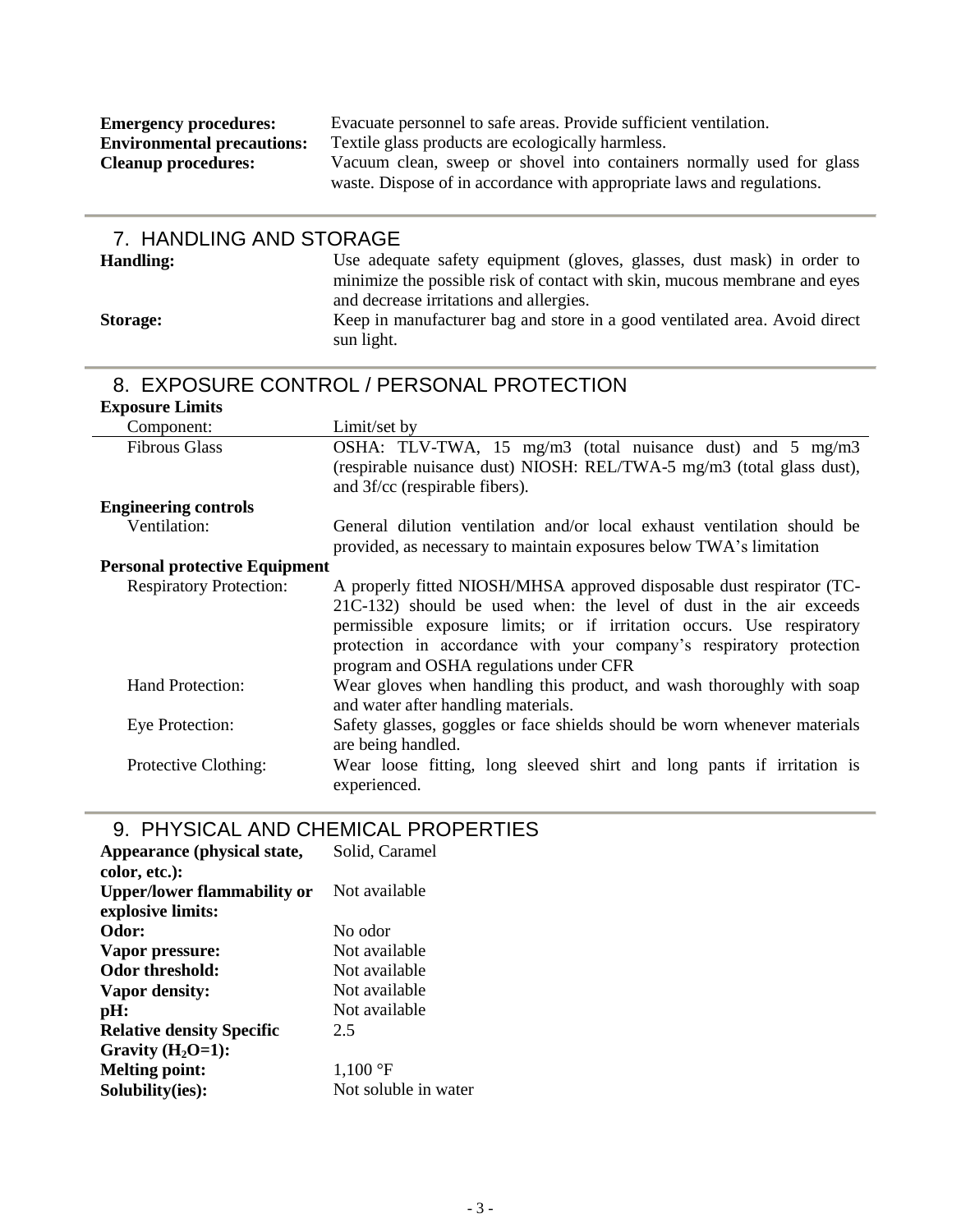| Initial boiling point and         | Not available |
|-----------------------------------|---------------|
| boiling range:                    |               |
| <b>Flash point:</b>               | Not available |
| <b>Evaporation rate:</b>          | Not available |
| <b>Flammability (solid, gas):</b> | Not available |
| <b>Partition coefficient(n-</b>   | Not available |
| octanol/water):                   |               |
| <b>Auto-ignition temperature:</b> | Not available |
| <b>Decomposition temperature:</b> | Not available |
| <b>Viscosity:</b>                 | Not available |

| <b>STABILITY AND REACTIVITY</b><br>10.                   |                                                                                                                                                |
|----------------------------------------------------------|------------------------------------------------------------------------------------------------------------------------------------------------|
| <b>Chemical Stability:</b>                               | Product is stable under normal conditions of use                                                                                               |
| <b>Conditions to avoid:</b>                              | Not available                                                                                                                                  |
| <b>Materials to avoid:</b>                               | Materials are not compatible with the basin phosphates, hydrofluoric acids,<br>some oxides and hydroxides; especially at elevated temperatures |
| <b>Hazardous decomposition</b>                           | If the material is heated, residual proprietary organic ingredients contained                                                                  |
| products:                                                | in this product may produce smoke and irritating fumes including carbon<br>monoxide and carbon dioxide.                                        |
| <b>Possibility of hazardous</b><br>reactions/reactivity: | Not available                                                                                                                                  |

#### 11. TOXICOLOGICAL INFORMATION

**Chronic toxicity/effects from short- and long-term exposure: Acute toxicity:** Not available

**Likely routes of exposure:** Textile glass products do not contain hazardous or toxic ingredients Not available

**Carcinogens:** Textile glass products are not carcinogenic. They have a nominal filament diameter of 9μm. The smallest possible filament diameter is 6μm. According to the TRGS 905 (April 1996) fine fiber dust can be carcionogenic only if all following conditions are fulfilled: fiber length>5μm, diameter <3μm, ratio of length to diameter >3:1.

#### 12. ECOLOGICAL INFORMATION

Textile glass fiber are made from mineral raw material and do not have essential organic substances. They are not biologically decomposable. Textile glass fiber is ecologically harmless.

### 13. DISPOSAL CONSIDERATIONS

Waste Disposal Method

Dispose in accordance with federal, state, and local regulations as a solid non-hazardous waste.

#### 14. TRANSPORT INFORMATION

Textile glass fibers are not materials in sense of hazardous material. Therefore there are no special measures necessary for the transportation and labeling by land, sea or air. Transport in closed vehicles in original packaging to protect from humidity.

15. REGULATORY INFORMATION

EPA, RCRA 40 CFR, Part 261, 1990: Non-hazardous